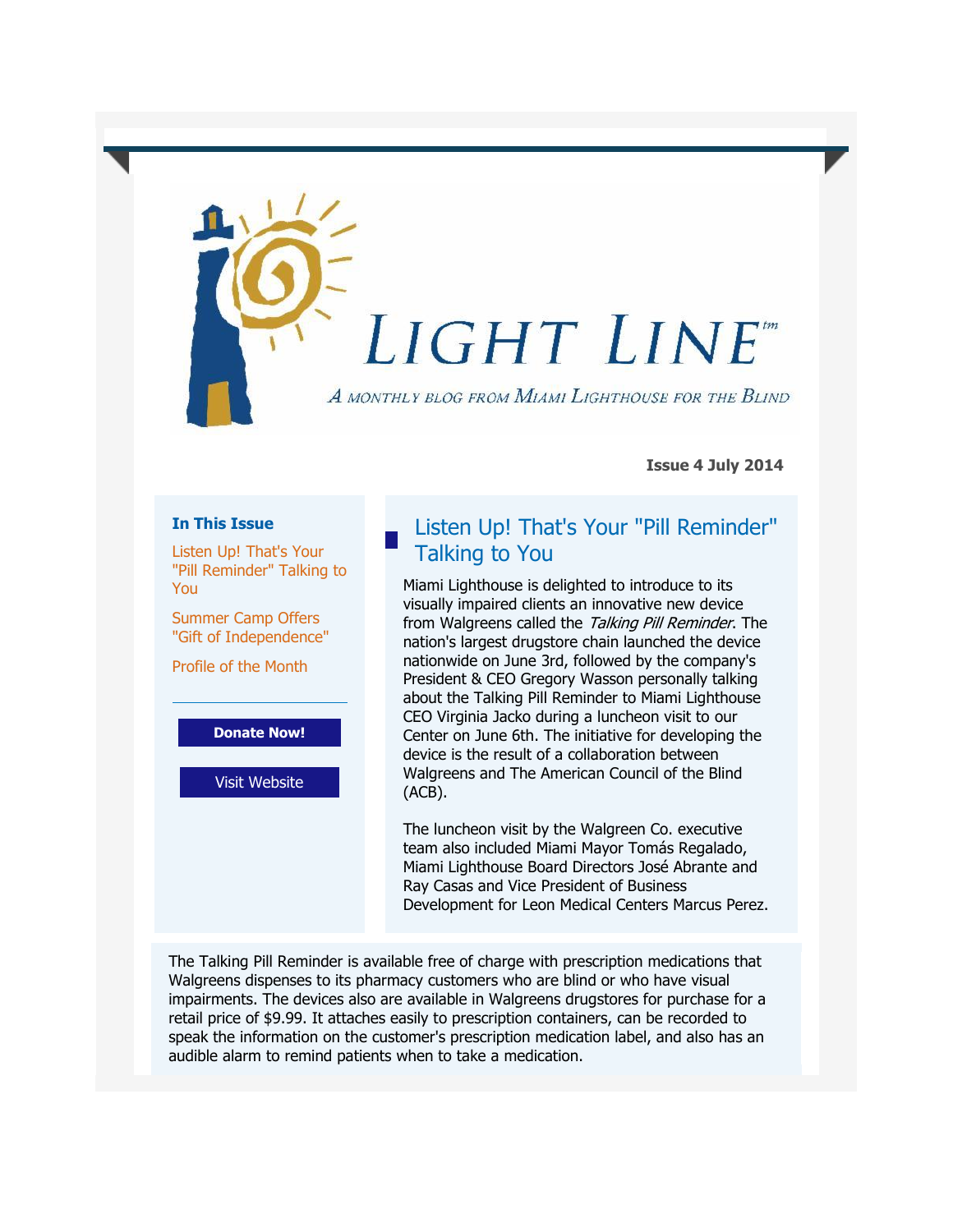

Miami Lighthouse Board Directors José Abrante and Ray Casas, CEO Virginia Jacko, Mayor Tomás Regalado, Walgreen Co. President & CEO Greg Wasson and Leon Medical Centers Vice President of Business Development Marcus Perez.

At the Miami Lighthouse, client introduction to the remarkable new product is being overseen by Raquel Van Der Biest, our certified Low Vision Specialist and head of the Personal Management Program.

"The ability to identify the medication in a particular bottle is critical," says Van Der Biest. "A sighted person takes it for granted they can read the label on the bottle, but for the visually impaired, this new device is a significant advance in personal independence when it comes to the taking the proper medication and being reminded by an alarm when to do so."



Raquel explains the Walgreens Talking Pill Reminder to a low vision client. The small round device is placed on the top or bottom of a pill bottle and has two buttons. The timer button sets an audible alarm, is slightly larger than the audio button and has two raised dots. The smaller audio button allows a 30-second recording of the name of the medication, its purpose and dosage interval and has one raised dot.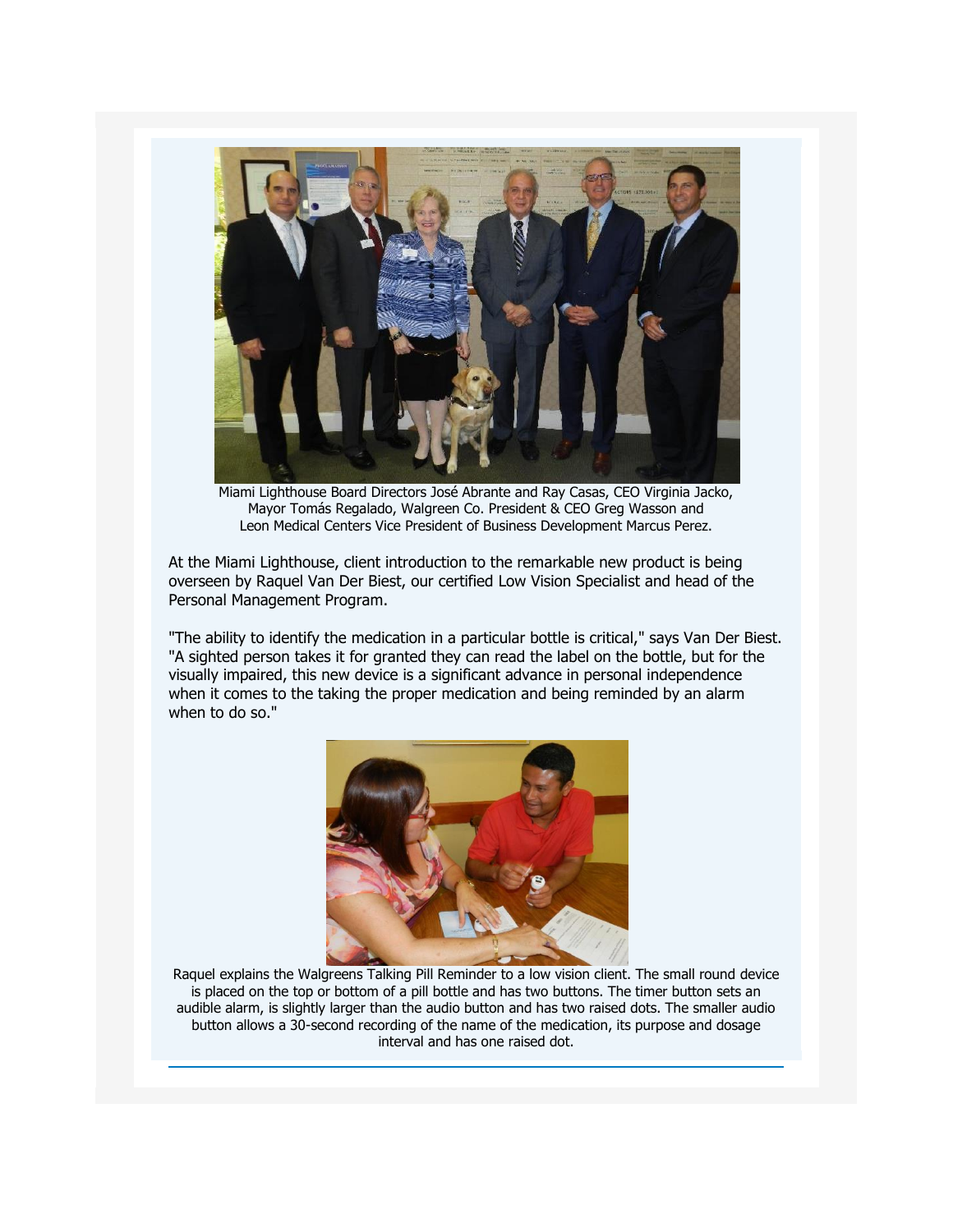### ■ Summer Camp Offers "Gift of Independence"

Our Miami Lighthouse summer camp program is well underway, with students enjoying the all important gift of independence for a few short months. Approximately 150 low vision and blind students, between the ages of 5 and 22, are currently on the campus each day, studying Braille and technology literacy, music, arts and crafts, and just plain having fun.

#### Profile Of The Month *Meet Raquel Van Der Biest, OTR/L & CLVT*

Step into Raquel Van Der Biest's "office" and you'll find yourself in an area consisting of three training kitchens. As the head of our Personal Management Program for the past three years, her instruction focuses on home management and independent living skills for visually impaired clients of all ages.

An important part of the training that Raquel and her staff impart to their clients is the management of medication, just one of the reasons that they are all so delighted with the arrival of Walgreens Talking Pill Reminder. Her staff includes teacher of the visually impaired Judy Jackson and Nathalie Trujillo, an Occupational Therapy intern from Florida International University (FIU). Raquel is the internship preceptor for numerous graduate students pursuing occupational therapy careers with an interest in vision rehabilitation.



Each year Raquel coordinates our annual on-site CE Seminar "Engaging the Low Vision Community through Education, Research and Service" for Occupational Therapists, Physical Therapists and Nurses offered in collaboration with FIU.

"My work here at Miami Lighthouse is extremely rewarding and fulfilling, especially when we are able to provide training to seniors affected by age-related eye disease in the use of low vision devices, such as the Talking Pill Reminder, that helps them remain independent."

Contributed by Joan Spector